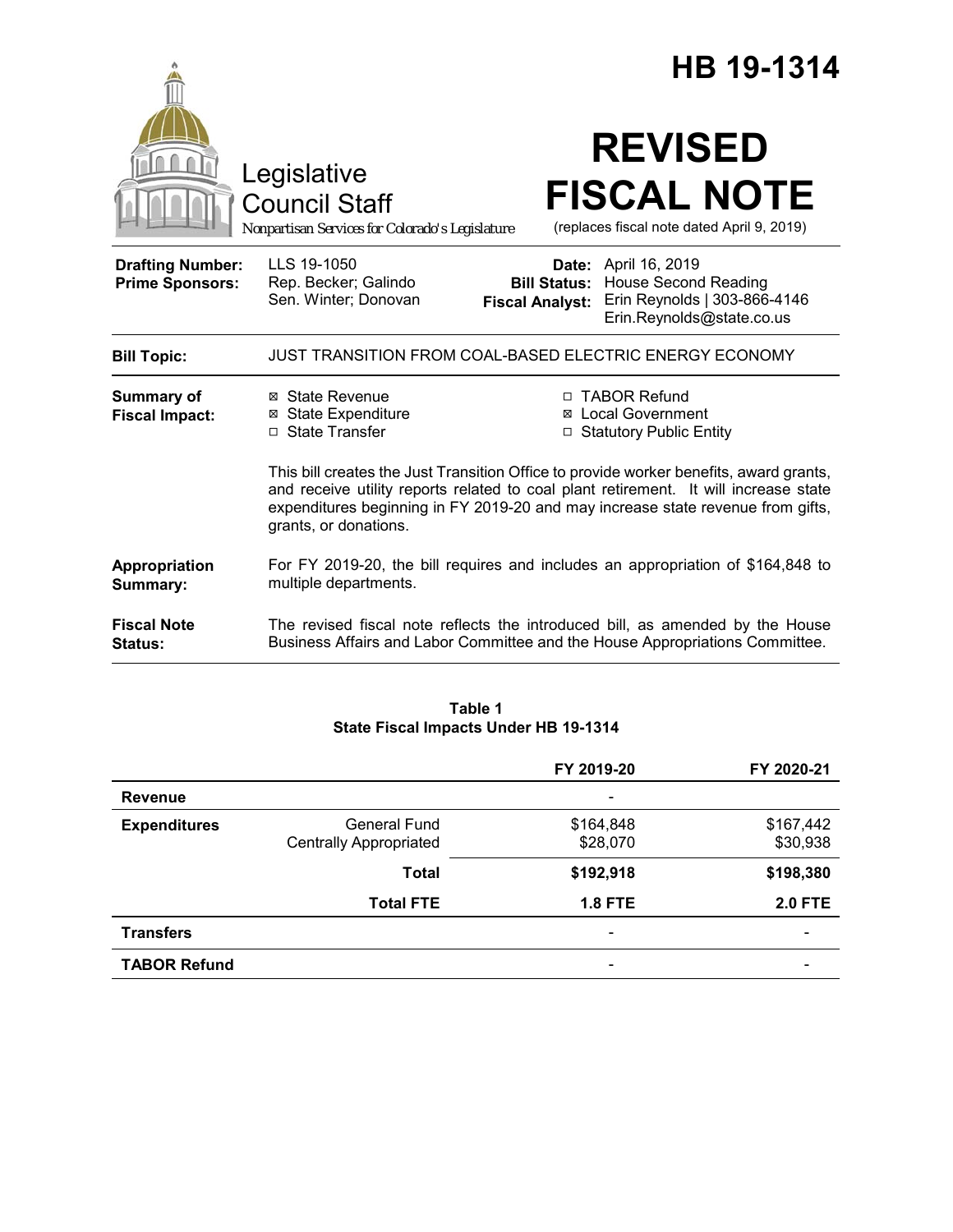# **Summary of Legislation**

In order to assist coal transition workers and communities, the bill creates the Just Transition Office in the Division of Employment and Training as a type 2 transfer in the Colorado Department of Labor and Employment (CDLE). Beginning in 2025, the director-led office will administer benefits to coal transition workers and grants to eligible coal transition communities.

**Definition of coal transition worker and communities.** A coal transition worker is any person laid-off from employment in a coal mine, coal-fueled electrical power generating plant, or the manufacturing and transportation supply chains of either. Coal transition communities are defined as municipalities, counties, or regions that have been affected in the previous 12 months or that demonstrate an impact within the next 36 months by the loss of 50 or more jobs from a coal mine, coal-fueled electrical power generating plant, or the manufacturing and supply chains of either.

**Just Transition Office director and duties.** The office director is appointed by the director of the Division of Employment and Training in CDLE. The office is created to:

- make eligibility determinations and award benefits to workers;
- establish criteria and amounts for grants and award grants to eligible communities;
- leverage additional state and federal resources; and
- engage in relevant administrative proceedings, such as matters before the Public Utilities Commission, the Air Quality Control Commission, and the General Assembly.

**Worker benefits.** Once a determination has been made qualifying a coal transition worker, that worker is eligible for:

- transition benefits equivalent in type, amount, and duration to federal benefits under the Trade Adjustment Assistance Act;
- a wage differential benefit for three years; and
- associated employment and training services.

**Eligible entities for grants.** If funding is available after providing worker benefits, grants may be awarded to eligible entities including:

- an economic development district;
- a county, municipality, city and county, or other political subdivision of the state;
- an Indian tribe:
- an apprenticeship program that is registered with the U.S. Department of Labor or a state apprenticeship council;
- an institution of higher education; and
- a public or private nonprofit organization or association.

**Transition plan requirements for coal-fueled utilities.** Electric coal-fueled utilities with a nameplate rating of at least 50 megawatts are required to submit a workforce transition plan to the office at least 90 days before the retirement of the facility. The plan must detail number of workers who will be laid-off; their job classifications; offers of other employment to these workers; and scheduled facility retirements. If a replacement electric generating facility is planned, the report must also include information about job availability and job outsourcing.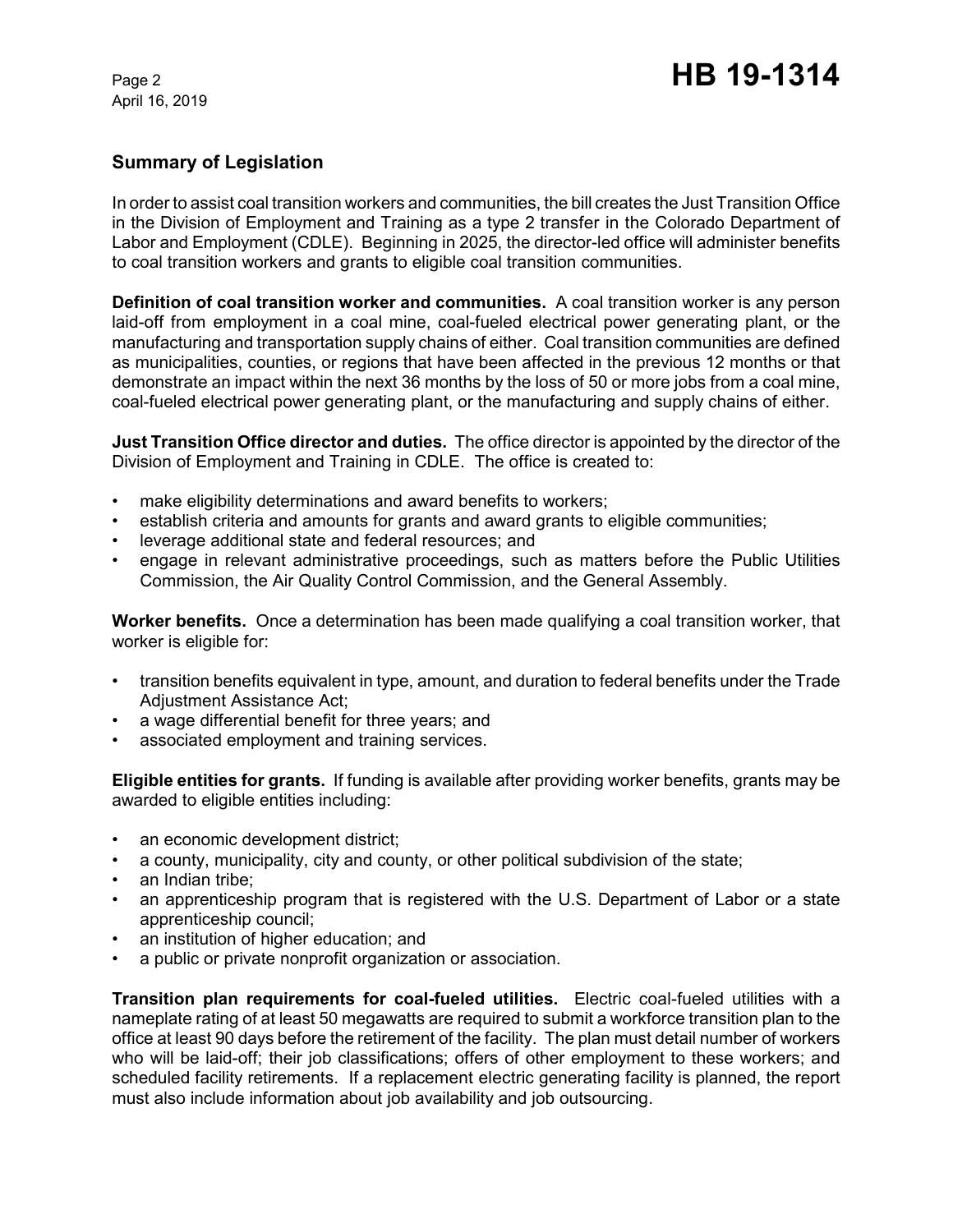**Advisory committee.** A 18-member advisory committee is created to assist the director with benefits, grants, and transition plans, and is required to meet at least quarterly. The advisory committee is repealed on September 1, 2025, pending a sunset review. Members include:

- the CDLE's executive director or a designee;
- the Office of Economic Development's director or a designee;
- the Colorado Energy Office's director or a designee;
- the Department of Local Affair's executive director or a designee;
- a Governor's Office representative;
- a Senator appointed by the President of the Senate:
- a Representative appointed by the Speaker of the House; and
- eleven members appointed by the director, including:
	- $\cdot$  three representatives of coal transition workers;
		- $\cdot$  three representatives from coal transition communities;
	- $\cdot$  three public members; and
	- $\blacktriangleright$  two members from utilities.

**Just Transition Cash Fund.** The bill creates the Just Transition Cash Fund which consists of money credited to the fund, any other money appropriated or transferred by the General Assembly, and may cover the direct and indirect costs of the office. The fund is subject to annual appropriation by the General Assembly.

## **Background**

**Coal transition workers.** According to the U.S. Bureau of Labor Statistics, there were 1,994 employees that would qualify under the bill as coal transition workers in 2017. On average, these employees made \$93,913 per year, as shown in Table 2. Table 2 does include transportation and supply chain workers that may be eligible for coal transition benefits under the bill, as the number of these workers cannot be determined.

| <b>Job Classification</b>              | <b>Number of Workers</b> | <b>Average Annual Wages</b> |
|----------------------------------------|--------------------------|-----------------------------|
| Coal Mining                            | 1.230                    | \$93,906                    |
| <b>Coal Mining Support Activities</b>  | 189                      | \$57.868                    |
| <b>Fossil Fuel Electric Generation</b> | 575                      | \$105.777                   |
| <b>Total</b>                           | 1.994                    | \$93,913                    |

**Table 2 2017 Employment Data for Direct Coal Workers**

*Source: U.S. Bureau of Labor Statistics, Quarterly Census of Employment and Wages.*

**Coal transition communities.** Based on the same data from the U.S. Bureau of Labor Statistics, the following counties have at least 50 coal-impacted employees; detailed data is unavailable for municipalities:

- Delta
- Gunnison
- La Plata
- Moffat
- Montrose
- Rio Blanco
- Routt
- Weld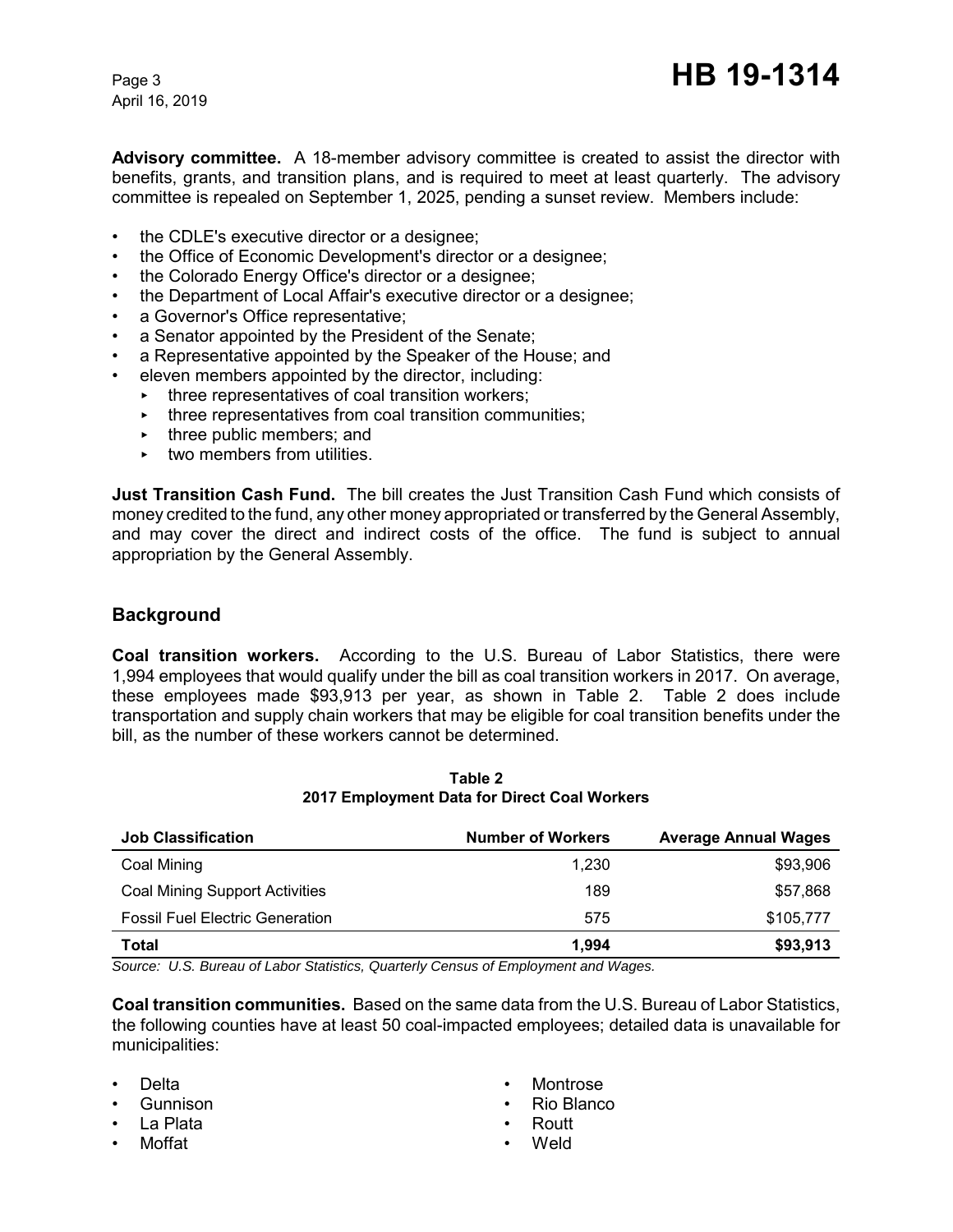### **State Revenue**

The bill authorizes the CDLE to receive and expend gifts, grants, and donations, which are exempt from TABOR. No source of gifts, grants, or donations has been identified as of this writing.

### **State Expenditures**

The bill increases state General Fund expenditures by \$192,918 and 1.8 FTE in FY 2019-20 and \$198,380 and 2.0 FTE in FY 2020-21 in the CDLE. Expenditure impacts are outlined in Table 3 and discussed below.

|                                                 | FY 2019-20     | FY 2020-21     |
|-------------------------------------------------|----------------|----------------|
| <b>Department of Labor and Employment</b>       |                |                |
| <b>Personal Services</b>                        | \$131,992      | \$143,992      |
| <b>Operating Expenses/Capital Outlay</b>        | \$11,306       | \$1,900        |
| Legislative Per Diems and Travel Costs          | \$1,838        | \$1,838        |
| Advisory Committee Reimbursements and Per Diems | \$14,472       | \$14,472       |
| <b>Meeting Costs</b>                            | \$5,240        | \$5,240        |
| <b>Computer Programming</b>                     |                |                |
| <b>Benefits and Grants</b>                      |                |                |
| Centrally Appropriated Costs*                   | \$28,070       | \$30,938       |
| <b>Total Cost</b>                               | \$192,918      | \$198,380      |
| <b>Total FTE</b>                                | <b>1.8 FTE</b> | <b>2.0 FTE</b> |

#### **Table 3 Expenditures Under HB 19-1314**

 *\* Centrally appropriated costs are not included in the bill's appropriation.*

**Department of Labor and Employment.** Beginning in FY 2019-20, the CDLE requires a full-time Program Manager and Administrator to staff the Just Transition Office. Standard operating expenses and capital outlay costs are included and first-year costs reflect the General Fund pay date shift.

• *Advisory committee.* The two legislative members of the advisory committee are eligible for standard legislative per diems and travel reimbursements. The designees and appointed advisory committee members are eligible for the reimbursement of actual and necessary expenses, and the 11 appointed members may also receive per diems at the legislative rate of \$110.73. Assuming the committee meets the required four times per year, these costs are estimated at \$1,853 for the Legislative Department, and \$14,472 for eligible advisory committee members per year. The fiscal note also includes \$5,240 for meeting costs, which includes room rentals and catering. These costs will be incurred from FY 2019-20 until the advisory committee repeals pending a sunset review in FY 2025-26.